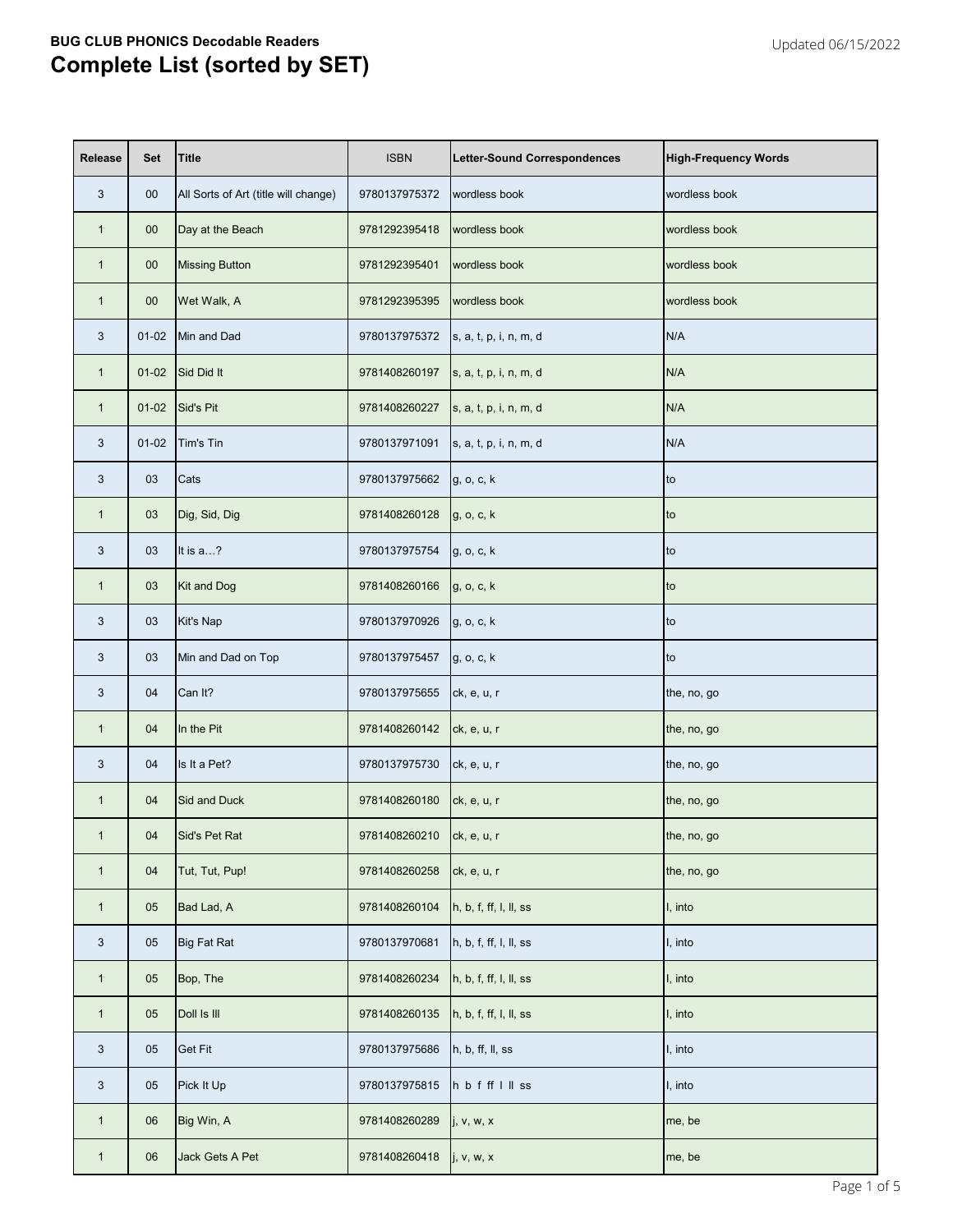| <b>Release</b> | <b>Set</b> | <b>Title</b>                  | <b>ISBN</b>   | <b>Letter-Sound Correspondences</b>    | <b>High-Frequency Words</b> |
|----------------|------------|-------------------------------|---------------|----------------------------------------|-----------------------------|
| 3              | 06         | Let's Rock                    | 9780137970971 | j, v, w, x                             | me, be                      |
| 3              | 06         | Max's Box                     | 9780137971008 | j, v, w, x                             | me, be                      |
| $\mathbf{1}$   | 06         | Sid Is Sick                   | 9781408260562 | j, v, w, x                             | me, be                      |
| $\mathbf{1}$   | 06         | <b>Stan and Vick</b>          | 9780433019336 | j, v, w, x                             | me, be                      |
| $\mathbf{1}$   | 07         | Fox & the Ducks               | 9781408260364 | y, z, zz, qu                           | he, my                      |
| $\mathbf{1}$   | 07         | Hunt, The                     | 9781408260609 | y, z, zz, qu                           | he, my                      |
| 3              | 07         | Is It Quick?                  | 9780137975747 | y, z, zz, qu                           | he, my                      |
| $\mathbf{1}$   | 07         | Quick! Quick! Quick!          | 9781408260517 | y, z, zz, qu                           | he, my                      |
| 3              | 07         | Sid and Zak                   | 9780137971060 | y, z, zz, qu                           | he, my                      |
| $\mathbf{1}$   | 07         | Slip, Slap, Slop!             | 9781408260586 | y, z, zz, qu                           | he, my                      |
| 3              | 08         | <b>Chick Gets Lost</b>        | 9780137970759 | ch, sh, th, ng                         | they, she                   |
| 3              | 08         | <b>Mixing Muffins</b>         | 9780137971022 | ch, sh, th, ng                         | they, she                   |
| 3              | 08         | <b>Munching Lunch</b>         | 9780137971053 | ch, sh, th, ng                         | they, she                   |
| $\mathbf{1}$   | 08         | <b>Sand Champ</b>             | 9781408260531 | ch, sh, th, ng                         | they, she                   |
| 1              | 08         | Sharon and Flash              | 9780433019343 | ch, sh, th, ng                         | they, she                   |
| 3              | 09         | Go Fish!                      | 9780137970797 | ai, ee, igh, oa, oo (long), oo (short) | we, are                     |
| $\mathbf{1}$   | 09         | Meet Zinzan                   | 9781408260432 | ai, ee, igh, oa, oo (spoon), oo (book) | we, are                     |
| $\mathbf{1}$   | 09         | On the Go                     | 9780433019466 | ai, ee, igh, oa, oo (long), oo (short) | we, are                     |
| 3              | 09         | Pandas                        | 9780137975785 | ai, ee, igh, oa, oo (long), oo (short) | we, are                     |
| $\mathbf{1}$   | 09         | Queen's Plan, The             | 9781408260616 | ai, ee, igh, oa, oo (long), oo (short) | we, are                     |
| $\mathbf{1}$   | 09         | Rock-pooling                  | 9781408260524 | ai, ee, igh, oa, oo (long), oo (short) | we, are                     |
| $\mathbf{1}$   | 09         | This Floats, That Sinks       | 9781408260623 | ai, ee, igh, oa, oo (long), oo (short) | we, are                     |
| 3              | 10         | <b>Brown Fox Tricks Stork</b> | 9780137970704 | ar, or, ur, ow, oi                     | you, her                    |
| 3              | 10         | In the Dark                   | 9780137971220 | ar, or, ur, ow, oi                     | you, her                    |
| 3              | 10         | On the Farm                   | 9780137975877 | ar, or, ur, ow, oi                     | you, her                    |
| 3              | 10         | Turnips & Beetroots           | 9780137971107 | ar, or, ur, ow, oi                     | you, her                    |
| 3              | 10         | Up to the Stars               | 9780137971367 | ar, or, ur, ow, oi                     | you, her                    |
| $\mathbf{1}$   | 11         | Eek! A Bug!                   | 9781408260357 | ear, air, ure, er                      | all, was                    |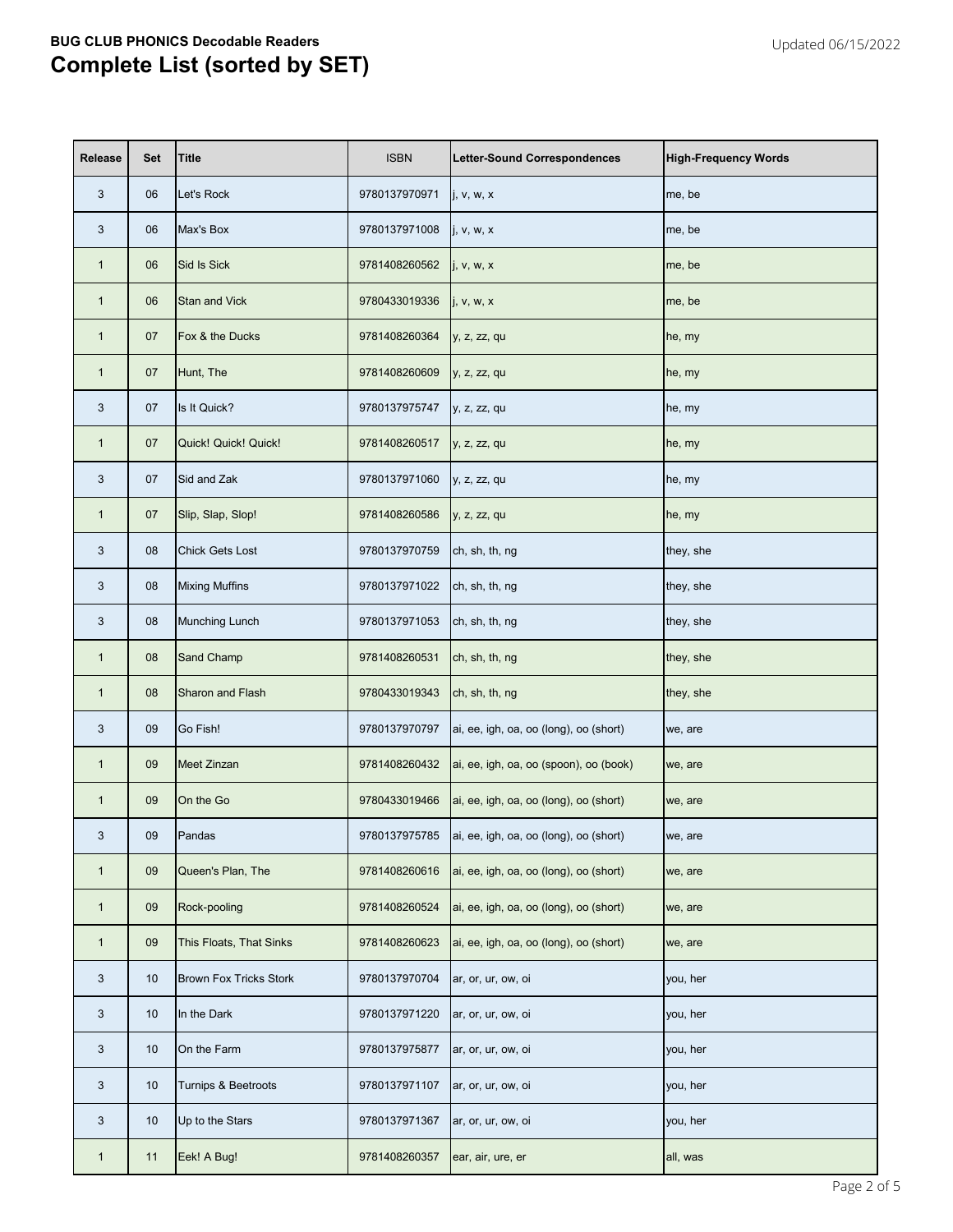| <b>Release</b> | <b>Set</b> | <b>Title</b>                    | <b>ISBN</b>   | <b>Letter-Sound Correspondences</b>                                                     | <b>High-Frequency Words</b>                                                        |
|----------------|------------|---------------------------------|---------------|-----------------------------------------------------------------------------------------|------------------------------------------------------------------------------------|
| $\mathbf{1}$   | 11         | Elvis and the Trip              | 9781292338798 | ear, air, er                                                                            | all, was                                                                           |
| 3              | 11         | Hair                            | 9780137975839 | ear, air, ure, er                                                                       | all, was                                                                           |
| $\mathbf{1}$   | 11         | Panther & Frog                  | 9781408260500 | ear, air, ure, er                                                                       | all, was                                                                           |
| $\mathbf{1}$   | 11         | <b>Summer Storm</b>             | 9781408260593 | ear, air, ure, er                                                                       | all, was                                                                           |
| 3              | 11         | Winter                          | 9780137975426 | ear, air, ure, er                                                                       | all, was                                                                           |
| $\overline{2}$ | 12         | At the Dentist                  | 9780137970254 | ai, ee, igh, oo(spoon), or, ur, ow, air, er                                             | come, some, have, like, little, there, said,<br>so, one, out                       |
| $\overline{2}$ | 12         | <b>Be a Cress Barber</b>        | 9780137979660 | ee, igh, oa, oo (spoon), oo (book) ar, ow,<br>oi, ear, air, er                          | what, do, out, some, little, have, like, so,<br>come, when                         |
| $\overline{2}$ | 12         | <b>Bright Stars, The</b>        | 9780137979745 | ee, igh, oa, oo (spoon), ar, or, ur, ear air,<br>er                                     | have, come, little, one, out                                                       |
| $\overline{2}$ | 12         | <b>Cool Cars</b>                | 9780137970278 | ee, oo (spoon), ar, or, air, er                                                         | out, some, have, one, there, like, were,<br>what                                   |
| $\overline{2}$ | 12         | Drums                           | 9780137971466 | ee, oo (boom), ar, or, er                                                               | there, have, do, one, little                                                       |
| $\overline{2}$ | 12         | <b>Elvis and the Junk</b>       | 9780137970322 | ar, or, ow, ear, air, er                                                                | said, have, do, some, like, so, come,<br>were, little, there, one, when, out, what |
| $\overline{2}$ | 12         | <b>Fantastic Fish</b>           | 9780137970377 | ai, oa, oo (book), ar, or, ear, er                                                      | some, so, little, like, one, what, do, when,<br>comes, out                         |
| $\overline{2}$ | 12         | <b>Grans and Grandads</b>       | 9780137975525 | ai, ee, igh, oa, er, oo (cool), ar, or, ow                                              | there, like, when, do, one, out, have, little                                      |
| $\overline{2}$ | 12         | Job for Jim, A                  | 9780137970209 | ai, oo (spoon), oo (book), ar, or, ur, ow,<br>ear, air, er                              | so, like, when, there, some                                                        |
| $\overline{c}$ | 12         | Lara Helps Out                  | 9780137979677 | ar, or, ee, oo (book), oo (spoon), igh, ow,<br>ear, er                                  | what, out, like, so, were, do, some, come,<br>there, little, have, said            |
| $\overline{2}$ | 12         | Letter from Halifax, A          | 9780137975600 | ai, ee, oa, oo (long), oo (short), ar, ur, ow,<br>ear, air, er                          | there, when, were, little, one, out, some,<br>what, come, said                     |
| $\overline{2}$ | 12         | Little Green Monster, A         | 9780137979653 | ee, igh, oa, oo (book), ar, ur, ow, air, er                                             | little, comes, said, there, what, do                                               |
| $\overline{2}$ | 12         | <b>Maps and Us</b>              | 9780137975556 | ai, ee, igh, oo (look), oo (room), ar, or, ur,<br>ow, ear, air, er                      | like, little, when, there, out, one, some,<br>do, have, what                       |
| $\overline{2}$ | 12         | Monsters!                       | 9780137970421 | ai, ee, oa, oo (spoon), oo (look), ar, ow,<br>ear, air, er                              | out, said, do, what, there, come                                                   |
| $\overline{2}$ | 12         | <b>Pompom Pets</b>              | 9780137970445 | ai, ee, ar, er, oo (spoon), oo (book)                                                   | do, have, like, little, out, so                                                    |
| $\overline{2}$ | 12         | <b>Sea Fishing</b>              | 9780137975952 | ee, igh, oa, oo (spoon), oo (book), or, ow,<br>er                                       | have, like, so do, some, come, there, little,<br>one, when, out                    |
| $\overline{2}$ | 12         | Shark and Sunken Ship, The      | 9780137970643 | igh, ee, oo (look),<br>ar, ur, or, oi, ow, er                                           | there, said, so, some, have, come, were,<br>little, when, out, what                |
| $\overline{2}$ | 12         | Sid & Boxer Pup                 | 9780137970483 | ai, ee, oo (spoon), oo (book), ar, ow, oi, er said, have, there, little, one, when, out |                                                                                    |
| $\overline{2}$ | 12         | Sid and the Haircut             | 9780137970551 | ai, ee, oo (spoon), oo (book), ar, or, ow,<br>ear, air, er                              | some, said, out, were, there, so, do, like,<br>what, have, come, little            |
| $\overline{2}$ | 12         | <b>Snails</b>                   | 9780137979714 | ai, ee, ar, ur, ow, er, oo (spoon), oo<br>(book)                                        | have, like, do, some, come, little, one,<br>when, out                              |
| $\overline{2}$ | 12         | <b>Tent Twins</b>               | 9780137970568 | ai, ee, igh, oo (look), ar, er, ow, oo (cool)                                           | said, have, like, do, some, there, little,<br>come                                 |
| $\overline{2}$ | 12         | There's Something in the Garden | 9780137970629 | ai, ee, ar, ow, ear, er, oo (book), oo<br>(spoon)                                       | little, some/thing, said, so, there                                                |
| $\overline{2}$ | 12         | <b>Trains</b>                   | 9780137975570 | ai, ee, oa, oi, air, er                                                                 | have, like, do, some                                                               |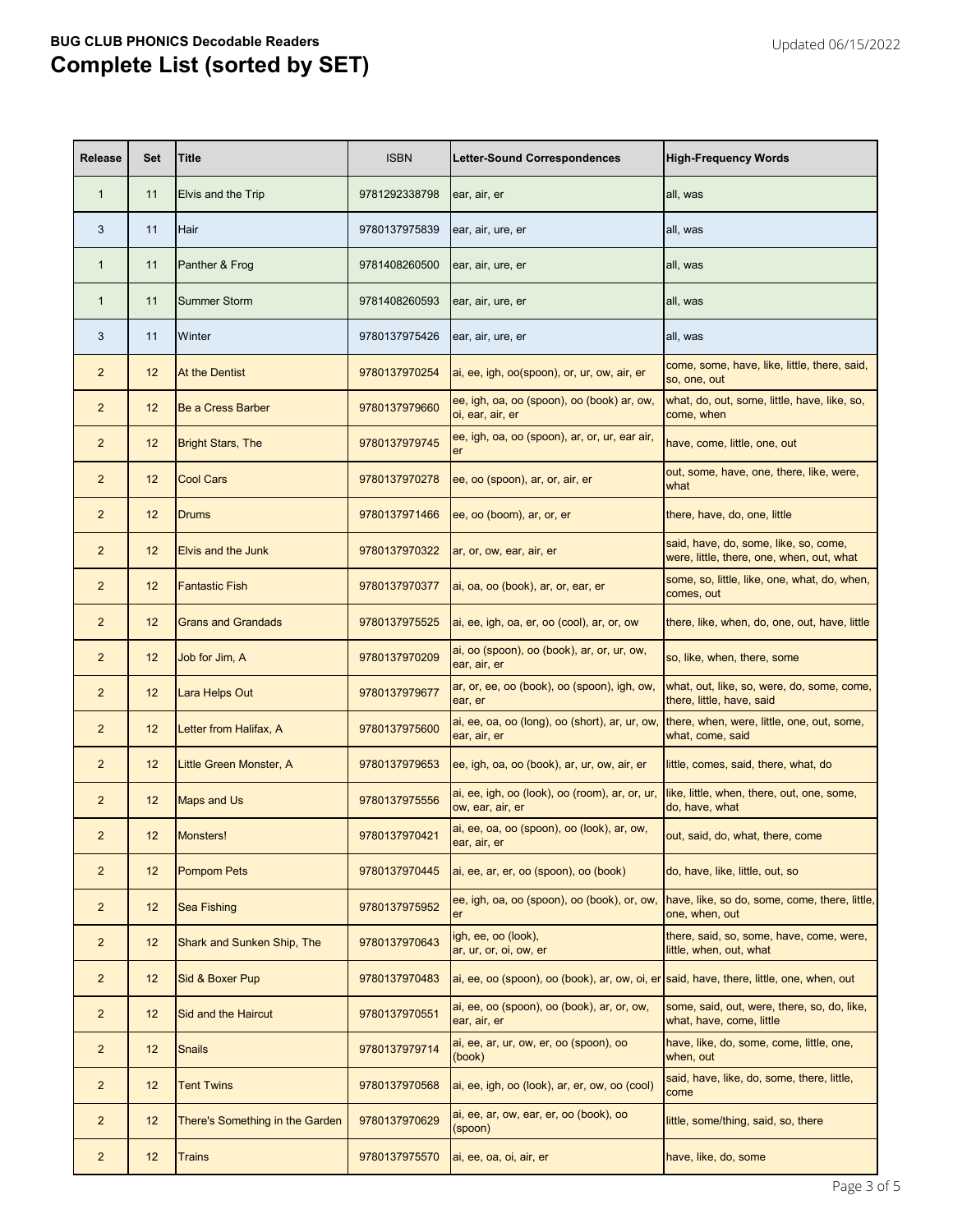| <b>Release</b> | <b>Set</b> | <b>Title</b>                | <b>ISBN</b>   | <b>Letter-Sound Correspondences</b>                                                   | <b>High-Frequency Words</b>                                 |
|----------------|------------|-----------------------------|---------------|---------------------------------------------------------------------------------------|-------------------------------------------------------------|
| $\overline{2}$ | 12         | Trip to the Park, A         | 9780137971411 | ar, or, ur, ow, ear, er                                                               | like, there, so, do, when, little, out, come,<br>some, what |
| $\mathbf{1}$   | 13         | <b>Dolphins</b>             | 9781292407975 | /w/, wh, /f/, ph                                                                      | oh, their                                                   |
| $\mathbf{1}$   | 13         | Keeping a Pet               | 9780433019503 | /w/, wh, /f/, ph                                                                      | oh, their                                                   |
| 3              | 13         | What a Winner               | 9780137971398 | /w/, wh, /f/, ph                                                                      | <b>oh</b>                                                   |
| 3              | 13         | Whizz!                      | 9780137971404 | /w/, wh, /f/, ph                                                                      | oh, their                                                   |
| 1              | 13         | Whooperoo                   | 9781292395326 | /w/, wh, /f/, ph                                                                      | oh, their                                                   |
| 3              | 14         | Dave's Big Day              | 9780137971169 | /ai/, ay, a-e, eigh, ey, ei                                                           | Mr, Mrs                                                     |
| $\mathbf{1}$   | 14         | <b>Jake's Dinner</b>        | 9781292407876 | /ai/, ay, a-e, eigh, ey                                                               | Mr, Mrs                                                     |
| 3              | 14         | Jane and the Jay            | 9780137971251 | /ai/, ay, a-e, eigh, ey                                                               | Mr, Mrs                                                     |
| $\mathbf 1$    | 14         | Runaway Train, The          | 9780433019381 | /ai/, ay, a-e, eigh, ey                                                               | Mr, Mrs                                                     |
| 3              | 15         | <b>Babies</b>               | 9780137975396 | /ee/, ea, e-e, ie, ey, y                                                              | looked, called, asked                                       |
| 3              | 15         | On the Prairies             | 9780137975419 | /ee/, ea, e-e, ie, ey, y                                                              | looked, called, asked                                       |
| $\mathbf{1}$   | 15         | <b>Staying In</b>           | 9781292407913 | /ee/, ea, e-e, ie, ey, y                                                              | looked, asked, called                                       |
| $\mathbf{1}$   | 15         | Sunny Days, Rainy Days      | 9780433019510 | /ee/, ea, e-e, ie, ey, y                                                              | called                                                      |
| 1              | 16         | <b>Butterfly Pie</b>        | 9780433019398 | /igh/, ie, i-e, y, i                                                                  | water, where                                                |
| $\mathbf{1}$   | 16         | <b>Flying High</b>          | 9781408260852 | /igh/, ie, i-e, y, i                                                                  | water, where                                                |
| 3              | 16         | Time to Shine in Calgary    | 9780137975518 | /igh/, ie, i-e, y, i                                                                  | water, where                                                |
| $\mathbf{1}$   | 16         | What the Wind Can Do        | 9781292407883 | /igh/, ie, i-e, y, i                                                                  | water, where                                                |
| $\mathbf{1}$   | 17         | <b>Animal Skeletons</b>     | 9780433019527 | /oa/, ow, o-e, o, oe                                                                  | again                                                       |
| 3              | 17         | <b>Different Homes</b>      | 9780137975501 | /oa/, ow, o-e, o, oe                                                                  | again, who                                                  |
| $\mathbf{1}$   | 17         | Let's Set Up the Fair       | 9781292407890 | /oa/, ow, o-e, o, oe                                                                  | again, who                                                  |
| $\mathbf{1}$   | 17         | Snow Monster, The           | 9781408260920 | /oa/, ow, o-e, o, oe                                                                  | again, who                                                  |
| 1              | 18         | <b>Bullfrog is the Best</b> | 9780433019404 | /oo/ (boot), ew, ue, u-e, u, /oo/ (look), u,<br>oul, $/y/ + /oo/$ (newt), ew, ue, u-e | through, thought                                            |
| 1              | 18         | <b>Follow the Clues</b>     | 9781408260869 | /oo/ (boot), ew, ue, u-e, u, /oo/ (look), u,<br>oul, /y/ + /oo/ (newt) ew, ue, u-e    | through, thought                                            |
| $\mathbf{1}$   | 18         | <b>Hilltop Rescue</b>       | 9781292407906 | /oo/ (boot), ew, ue, u-e, u, /oo/ (look), u,<br>oul, /y/ + /oo/ (new) ew, ue, u-e     | through, thought                                            |
| $\mathbf 1$    | 18         | Moonsnoop, The              | 9781292395340 | /oo/ (spoon), ew ue, /(y)oo/ (few), u-e<br>/oo/ (book), oul, u                        | through, thought                                            |
| 3              | 19         | Boring, Boring!             | 9780137971121 | /or/, aw, au, al, our                                                                 | work, laughed, because                                      |
| 1              | 19         | <b>Creepy-crawly Hunt</b>   | 9780433019534 | /or/, aw, au, al, our                                                                 | work, because                                               |